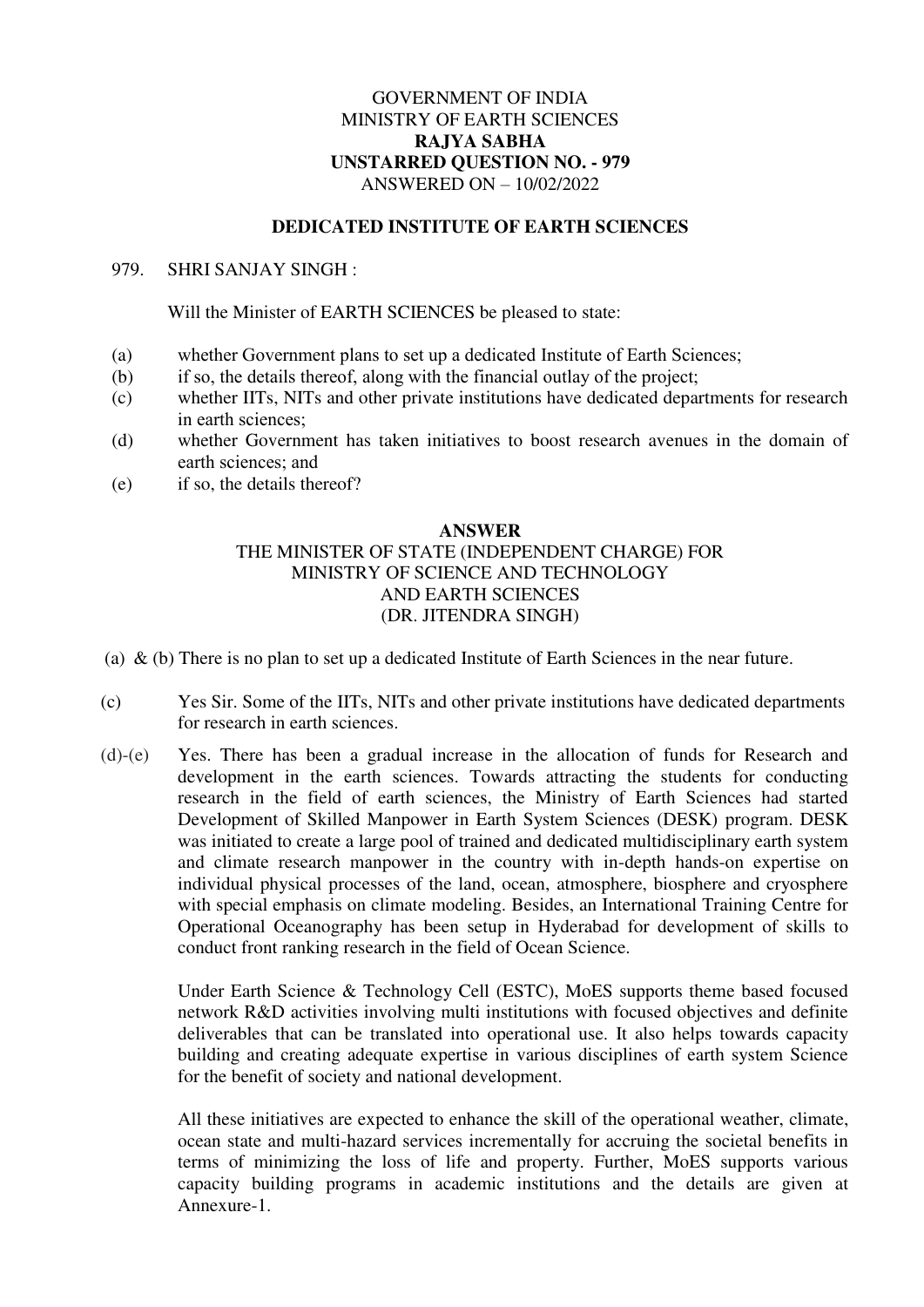Scientists are being given world class facilities, equipment and resources to carry out the research in earth sciences. The major initiative for creation of facilities viz.,

- (i) Geochronology laboratory to support contemporary cutting-edge research in isotope geochemistry and geochronology pertaining to earth, atmospheric, oceanic and planetary sciences at international level of a facility for Geochronology at Inter-University Accelerator Centre (IUAC), New Delhi.
- (ii) Scientific deep drilling in Koyna Intra-plate Seismic Zone of Maharashtra is aimed at setting up of borehole observatories at depth for directly measuring the in-situ physical properties of the rocks, pore-fluid pressure, hydrological parameters, temperature and other parameters of an intra-plate, active fault zone in the near field of earthquakes - before, during and after their occurrence, leading to a better understanding of the mechanics of faulting, physics of reservoir triggered earthquakes and preparing a predictive model.
- (iii) Provide logistic and scientific support to conduct front ranking research in the polar regions ie., Antarctic and Arctic.
- (iv) Supporting the Advanced Centre for Atmospheric Radar Research (ACARR) in Cochin University of Science and Technology. ACARR facility is the state-of-the-art indigenously developed Stratosphere-Troposphere Wind Profiler Radar operating at 205 MHz frequency and
- (v) Provide state of the art super computing facility, real-time data of various atmospheric and oceanographic parameters, and high resolution models for better prediction of weather and climate.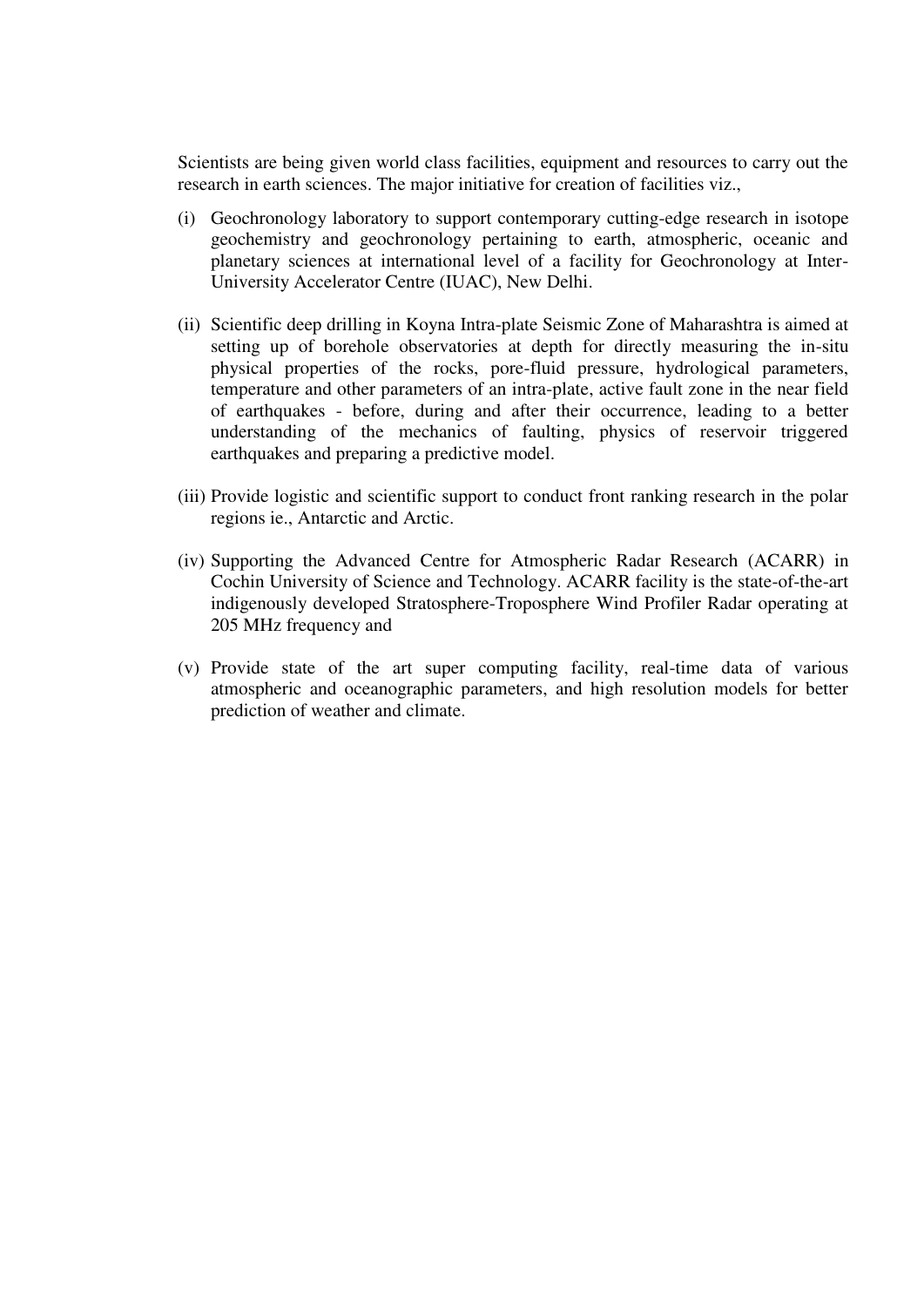# **Annexure-I**

The details of various capacity building programs to attract students for research in earth sciences including providing world class facilities, equipment, resources, packages to carry on their research:

1. Fellowship support for academic programme such as M.Tech/Ph.D along with laboratory set-up. The details of such projects/programmes being supported by the ministry are as follows:

- Under international collaboration with Norwegian Polar Institute (NPI), Norway, a Ph.D. fellowship programme has been initiated. Presently two Indian students have been sponsored by the ministry for doing Ph.D. in Glaciology at NPI.

- 5 M.Tech students/scientists and 5 Ph.D. students are being sponsored under an MoU with Indian Institute of Technology (IIT) Delhi. The ministry also supported establishment of M.Tech Lab in the Centre for Atmospheric Studies, IIT Delhi.

- Similarly Ministry is also sponsoring 10 M.Tech students in Ocean Technology and Engineering at IIT Madras

- Six basic labs including advanced analytical facility lab, a Museum/library have been established at IISc Bangalore for augmenting the research in the earth sciences Department. This has led to the initiation of M.Tech programme in the field of earth science with intake of 5 students per year.

- Supported initiation of 2 year M.Sc. course in Ocean and Atmospheric Science at Centre for Earth & Space Sciences, University of Hyderabad.

2. Establishment of Chair Professorship in premier institutes wherein the students benefit through credit courses/research programs initiated by the Chairs who are generally eminent scientists from abroad. This also exposes the students/researchers in the academic institutes to pioneer in the field of earth sciences, and thereby help in development of human resources. In addition, MoES also supports outstanding Young Faculty Fellowships granted to young faculty to encourage them to carry out research in the Earth System Science. Presently the following Chairs exist in 4 IITs:

| S.No         | Institute              | Name of the Chair                                        |  |
|--------------|------------------------|----------------------------------------------------------|--|
|              | <b>IIT</b> Delhi       | Sir Gilbert Walker MoES Chair in Atmospheric Science &   |  |
|              |                        | Sudhanshu Kumar Outstanding Young Fellow                 |  |
|              | <b>IIT Kanpur</b>      | D.N. Wadia MoES Chair in Climate Change                  |  |
| $\mathbf{a}$ | <b>IIT Kharagpur</b>   | Samudragupta MoES Chair in Ocean Science & James Rennell |  |
|              |                        | MoES Young Fellow                                        |  |
|              | <b>IIT Gandhinagar</b> | Varhamihira MoES Chair in Earth System Science &         |  |
|              |                        | Engineering & Varhamihira Young Fellows                  |  |

3. The Ministry supports Establishment of National Facilities, wherein once the facility is established the researchers/students from various academic/research institutes submit their research proposals/science plan and as per the merit of the proposal the student is allocated time to use the National facility, generally free of cost for undertaking the research work.